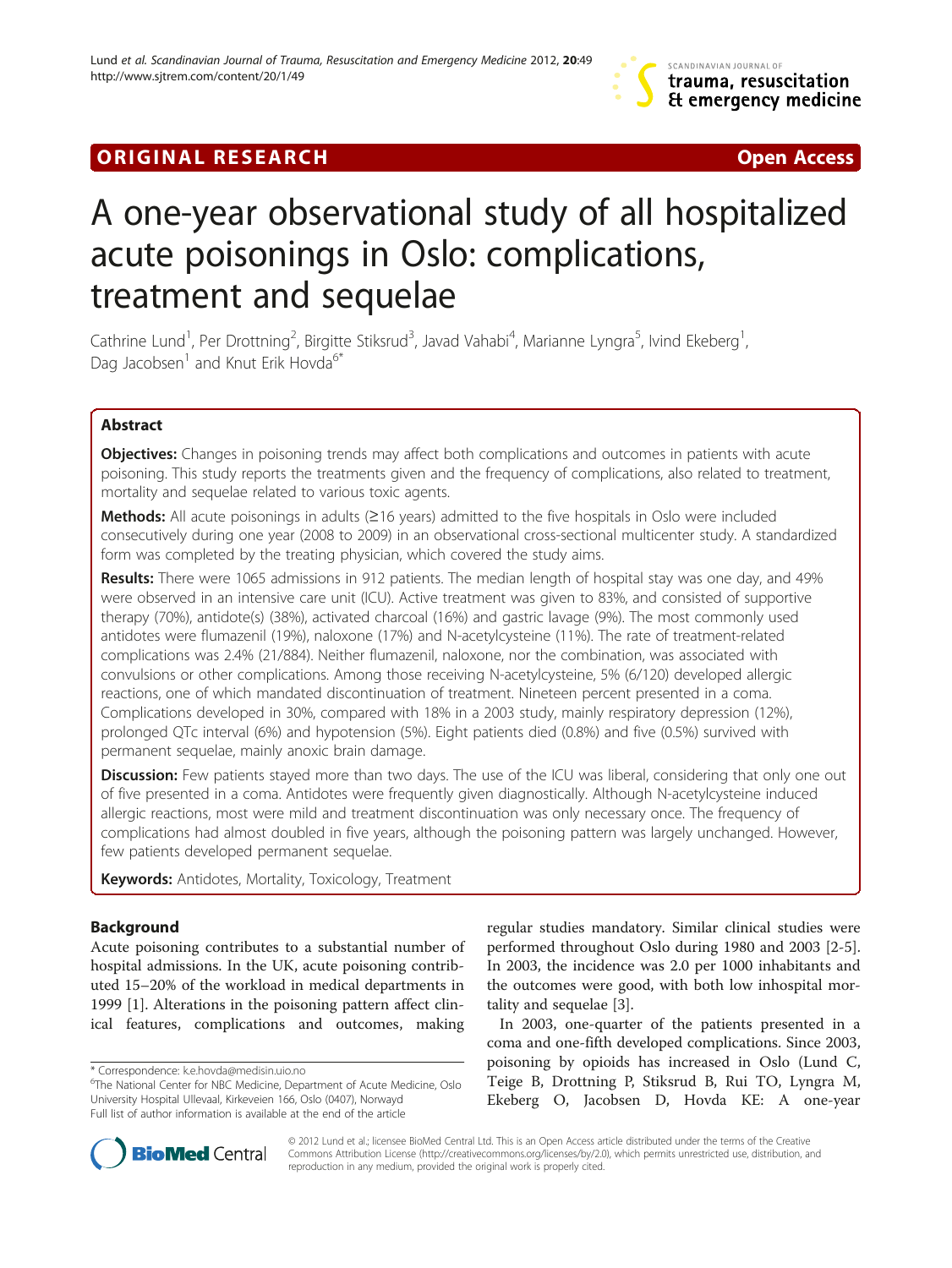observational study of all hospitalized and fatal acute poisonings in Oslo: Epidemiology, intention and followup, submitted). Diagnostic use of naloxone and flumazenil is common in Oslo, and this use doubled from 1980 to 2003 [[3,](#page-9-0)[5\]](#page-10-0). As there is a risk of causing unnecessary complications, liberal diagnostic use of flumazenil has been deemed controversial [\[6\]](#page-10-0). The 2003 study reported a sixfold increased risk of convulsions in patients receiving both flumazenil and naloxone, but none if they are given alone [\[3](#page-9-0)]. In that study, however, the time of antidote administration was not recorded in relation to the onset of complications. As such, they could not be distinguished from complications caused by the poisoning or cerebral hypoxia itself.

For most acute poisonings, treatment is symptomatic, as there is seldom time to wait for a laboratory diagnosis. The poisoned patients presenting in a coma often require urgent diagnosis and management [[7](#page-10-0)], and knowledge of the most common causes is therefore important for clinicians. Local epidemics of special types of poisoning may also impose diagnostic challenges [\[8](#page-10-0)]. Data on current treatment practice and the rate of treatment-related complications may reveal important targets for improvement. Furthermore, the rate of both diagnostic uses of flumazenil and naloxone, as well as related complications may have implications, in favor of discontinuation or augmentation of current practice. Knowledge of the toxic substances related to poor outcomes is also important for prevention strategies.

The present study objectives were to study (1) the treatment given and (2) the frequency of complications, also related to treatment. Further objectives were (3) to study the mortality and sequelae and (4) to compare findings with previous studies in 1980 and 2003.

# Material and methods Study design

This study was part of a larger one-year observational cross-sectional multicenter study conducted at the outpatient Emergency Medical Agency (EMA, "Oslo Legevakt"), the Institute of Forensic Medicine and the five hospitals in Oslo treating poisoned patients. This paper presents data on their clinical course and treatment in hospitals. Data on the poisoning patterns in hospitals, deaths outside hospitals and on outpatient treatment of acute poisoning are presented separately. For comparative reasons, this study was designed similarly to the studies conducted in 1980 and 2003 [[2,](#page-9-0)[5\]](#page-10-0). In July 2008, there were 466 423 inhabitants ≥16 years in Oslo, the capital of Norway. As Akershus University Hospital treats patients from two municipalities, patients with residency outside Oslo treated in this hospital were excluded.

#### Selection of participants

All adults (≥16 years) exposed to a substance in toxic amounts and leading to hospital admission were included consecutively from April 15th 2008 to April 14<sup>th</sup> 2009. Chronic poisonings were not included. One fatal case of subacute methotrexate poisoning (medication error) and one fatal case of acute renal failure causing subacute metformin poisoning were excluded. In cases where the poisoning was an additional diagnosis, the poisoning had to warrant admission itself. In cases where ethanol and trauma were codiagnoses, or in doubt, a blood alcohol concentration of 54 mmol/L (250 mg/dL) was used as the cutoff.

Of the 912 individuals studied, 460 (50%) were males and the median age was 36 years (range 16–93), 37 in males and 34 in females. The 23 (2.1%) patients who refused to participate did not differ from the studied population in terms of age, gender, poisoning intention or main agents.

# Data collection

All physicians attending poisoned patients in the five hospitals in Oslo participated in the data collection. All evaluations were done by the treating physician who completed a standardized form that included information that satisfied all of the study objectives. Each hospital had a coordinator (medical doctor) monitoring the study. These coordinators manually cross-checked the forms against the electronic patient lists to ensure that all patients meeting the criteria were included. The electronic data journal was used as a supplement where variables were missing. Variables still missing were coded as unknown and excluded from that particular analysis.

Data were manually entered into an SPSS spreadsheet and systematically checked for errors by randomly crosschecking 10% of the variables with the original forms, showing 99.94% consistency.

# Outcome measures

In patients exposed to more than one substance, the main toxic agent was defined as the substance suspected to be the most toxic in the amount assumed taken. This was the treating physicians' clinical evaluation, based on the information available, such as statements from the patient, companions, ambulance service, clinical observations and laboratory findings. Substances presumed to be less toxic were registered as coagents. In six cases, the main agent was unknown. The median time from exposure to hospital admission was recorded for all patients, based on the information available, except where ethanol was the main toxic agent. This was due to practical difficulties in defining the exact time when the ethanol was ingested. Consciousness was measured at the time of hospital admittance. Coma was defined as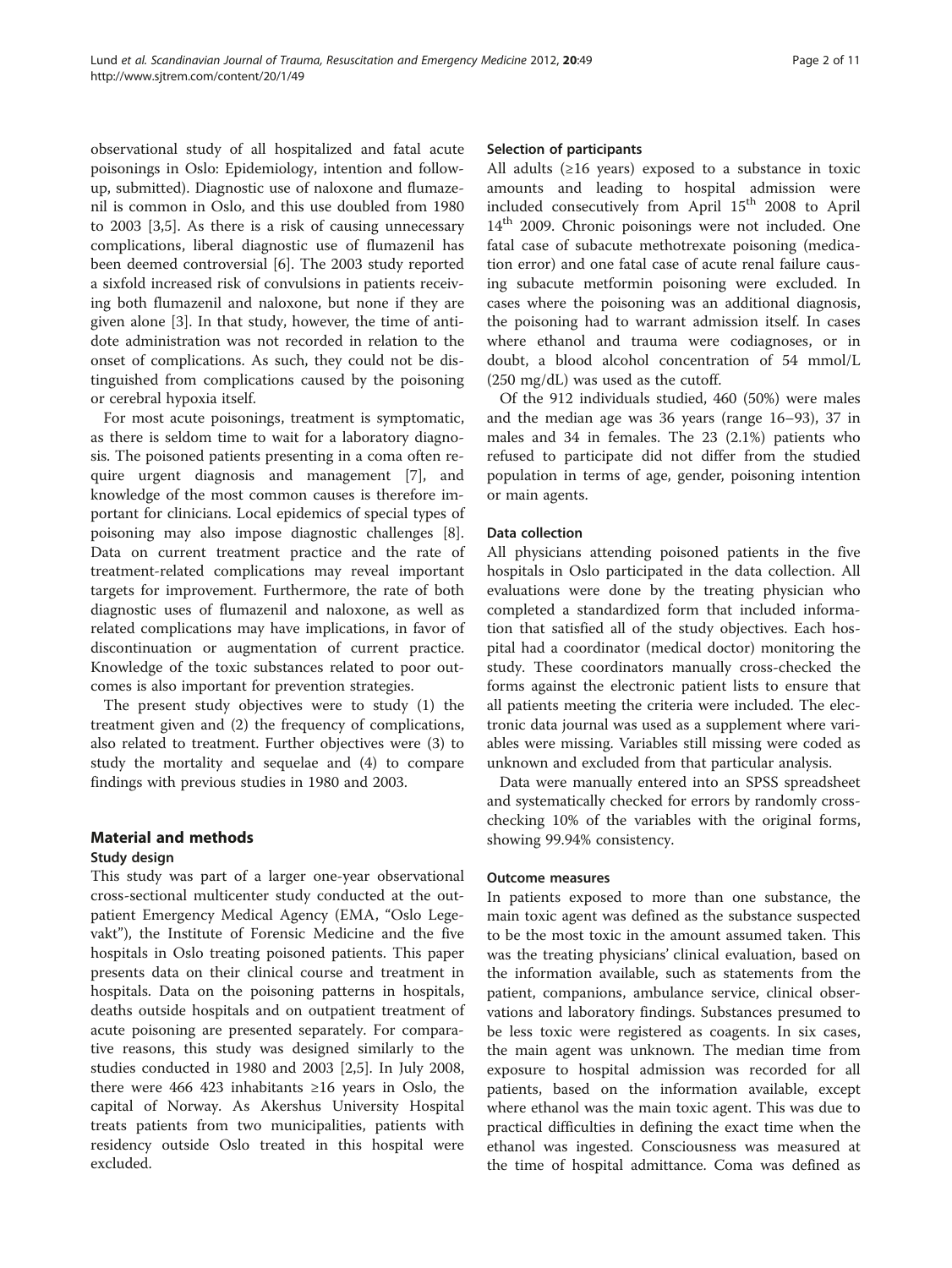<8 and drowsiness as 8–14 on the Glasgow Coma Scale (GCS). Complications were classified according to standard definitions, as in the similar study from 2003 [\[3](#page-9-0)], and registered in relation to the treatment given. Hypothermia was defined as body temperature below 35°C (95°F), hypoglycemia as serum glucose level  $\langle$ 3.5 mmol/L (63 mg/dL). Respiratory depression was defined as respiratory acidosis (pH < 7.3, pCO<sub>2</sub> > 7.0 kPa), hypoxia ( $pO<sub>2</sub> < 8.0$  kPa) or clinical need for ventilation support. Hypotension was defined as systolic blood pressure below 85 mmHg in two subsequent measurements. Conduction disturbances were classified as arrhythmia, but sinus tachycardia was not. Other complications were defined according to general clinical criteria. Each complication was evaluated by the physician as either related or unrelated to the treatment given. Where antidotes had been administered, the exact time for each complication was noted in relation to the antidotes given. Complications arising within one hour after intravenous N-acetylcysteine (NAC) administration and within 10 min after flumazenil or naloxone administration were considered treatment related. Treatmentrelated complications included among others bronchospasm, hypotension, arrhythmia, convulsions and rashes if not typical of that specific type of poisoning. More unspecific symptoms, such as nausea, vomiting, dizziness, coughing and headache, were not included in this term. Note that neither NAC nor flumazenil was administered in a prehospital setting. The NAC regimen was identical in all hospitals. NAC was administered intravenously according to the Rumack-Matthew normogram in three doses over a period of 21 h [\[9](#page-10-0)].

The intention behind the act of poisoning was evaluated by the treating physician. Poisonings with substances of abuse, including heroin and ethanol for recreational purposes, were classified as accidental overdoses with substances of abuse (AOSAs). Suicidal motivation in the act of poisoning was classified as either a possible or definite suicide attempt. This distinction was based on whether the patient considered the toxic agent lethal and whether other measures had been taken to ensure a lethal outcome. If the motive was ambivalent (e.g., by seeking help shortly after ingestion), the poisoning was classified as a possible suicide attempt. Accidents included both external causes of poisoning and self-inflicted accidents (e.g., taking the wrong medication) where the agent had been taken for neither selfharm nor intoxication purposes.

#### **Statistics**

Pearson's chi-square or Fisher's exact test (cell values <5) were used to compare frequencies. Age comparisons were done using Mann–Whitney U-test.

Univariate logistic regression was used to analyze the association between complications and antidotes given. Univariate and multivariate logistic regression were used to identify factors associated with intensive care treatment. All variables included in the multivariate model were clinically relevant and had a p value  $\langle 0.20 \rangle$  in the univariate analysis. The assumptions underlying multivariate logistic regression analyses were checked and found to be adequately fulfilled. Findings with p values <0.05 were considered statistically significant. SPSS 16.0 (SPSS Inc., Chicago, IL) was used to perform the statistical analyses.

#### **Ethics**

This study was approved by the Norwegian Regional Ethics Committee and the National Data Inspectorate. Studying intoxicated patients is difficult, including acquiring written consent, because of the nature of their behavior and physical condition. The study participants were therefore informed about the aims of the study and were given a written information leaflet with the name and phone number of the study coordinator. They were also given the right to refuse participation or to withdraw consent at any time without reprisal. Thereafter, their verbal consent was confirmed by the independent interviewing physician in a specific question included in the standardized interview form.

#### Results

During the study year, 1065 admissions were recorded in 912 individuals (Figure [1](#page-3-0)), contributing to 1954 hospital days (median 1, range  $<$  1–48). Seventy-five percent were discharged after less than 24 h, 11% stayed 24–72 h, while 14% stayed more than 72 h. Of the 519 (49%) patients treated in an ICU, only 78 (15%) stayed more than 24 h. Factors associated with ICU treatment were coma (odds ratio 6, CI 4–10), a suicidal intention (OR 2, CI 1–3) and neuroleptics as the main agent (OR 2, CI 1–4) (Table [1\)](#page-3-0). The presence of complications or coagents was a nonsignificant factor. The time from exposure to admission was recorded in 611 (70%) of the cases where ethanol was not the main agent and the median time was 3.0 h (interquartile range 1.5–5.0).

Few patients  $(n = 181, 17%)$  received no further treatment other than observation (Table [2](#page-4-0)). Supportive treatment was given to 747 patients (70%), antidote(s) to 407 (38%) and activated charcoal to 167 (16%). Gastric lavage was performed in 93 (9%) cases, of which 75 were performed within two hours of ingestion. Intubation was performed in 40 (4%) and mechanical ventilation in 36 (3%) with a median length of three days (range  $<1-$ 18 days). Noninvasive mask ventilation was performed in 33 (3%), of which 21 were performed during transport by the ambulance service. Twelve patients underwent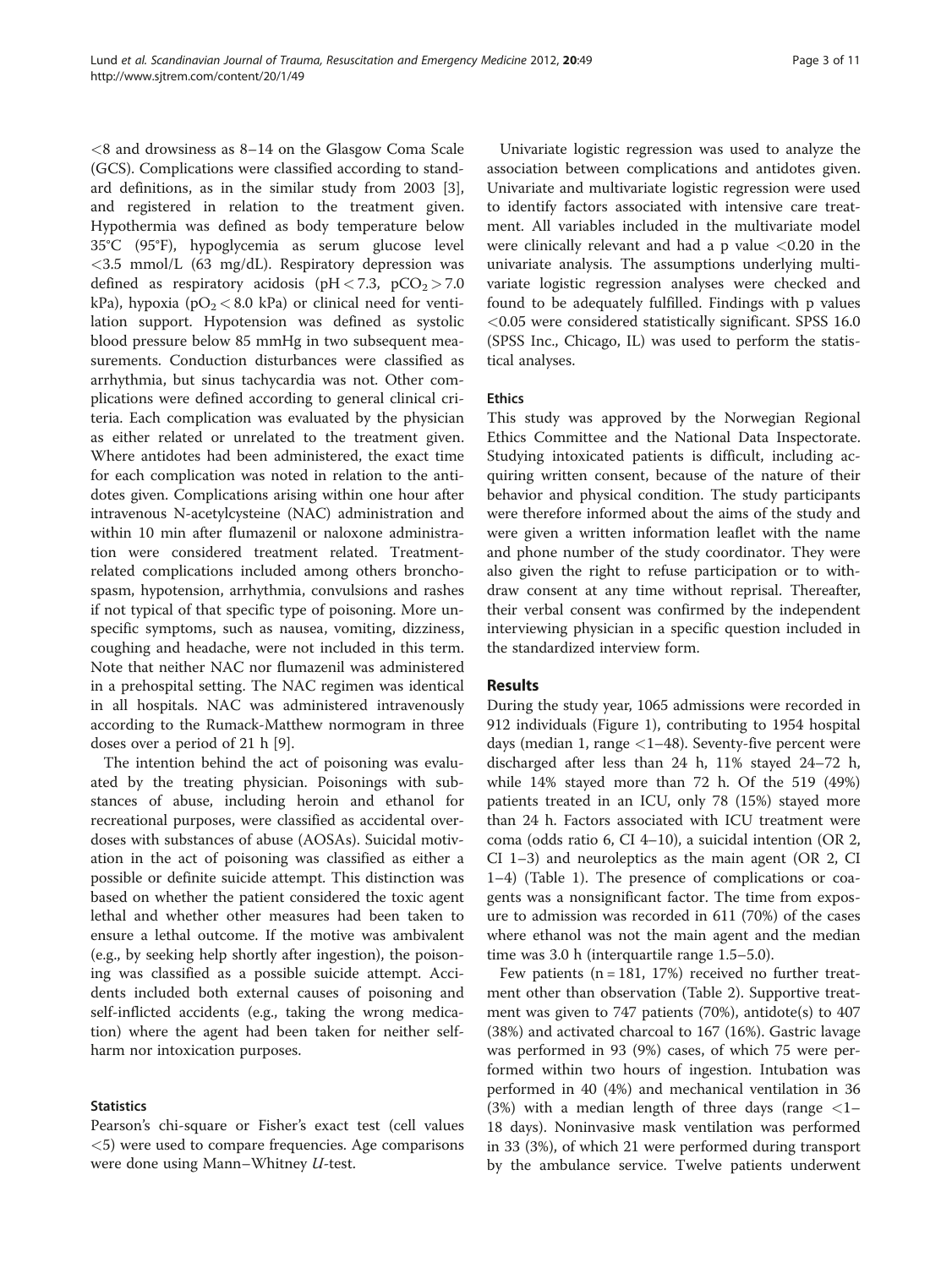<span id="page-3-0"></span>

cardiopulmonary resuscitation, including two patients with respiratory arrest and pronounced bradycardia. All resuscitated patients had return of spontaneous circulation (ROSC). Of the six patients treated with hemodialysis, this was done for elimination purposes in three patients (one case of ethylene glycol and two cases of lithium poisoning) and in the rest for acute renal failure. The sole indicator for forced alkaline diuresis was rhabdomyolysis. Of the 15 patients treated with hyperbaric oxygen (HBO), one was because of gangrene complications; the others had severe CO poisoning.

Flumazenil was given to 207 (19%): 41% of the cases with benzodiazepines as the main agent, 25% of the patients with benzodiazepines as a coagent, and in 33% of the cases with benzodiazepine-like substances as the main agent. Naloxone was given in a prehospital setting, or in the hospital, to 186 (17%): 69% of the cases with opioids as the main agent and 37% of the cases with opioids as a coagent. In 101 (54%) cases, naloxone administration did not improve the level of consciousness, thus weakening the suspicion of opioid poisoning. Flumazenil was given in 86 (42%) cases without an effect on consciousness, weakening the suspicion of benzodiazepines and their derivatives as the main toxic agents. Intravenous NAC was administered in 120 (11%) cases, of whom 96 (80%) had paracetamol as the main agent. A NAC dose regimen was registered in 82 (68%) of the cases; one dose was given in 39%, two in 16% and a full dosage regimen in 45%. NAC was primarily stopped early because of low s-paracetamol levels. The use of physostigmine  $(n = 8, 1\%)$  was associated with an epidemic of scopolamine poisoning [\[8](#page-10-0)]. More than one antidote was given to 116 (11%) patients.

Of the 884 patients receiving treatment, 21 (2.4%) developed complications classified as treatment related (Table [3\)](#page-5-0). Six patients experienced complications after intravenous NAC administration. Five patients (5/120, 4.2%) experienced an urticarial rash and another developed severe bronchospasm (1/120, 0.8%), causing discontinuation of the NAC regimen. Seven patients developed convulsions related to naloxone and/or flumazenil administration. In total, 36 (3.4%) patients had

| Table 1 Factors associated with admission to an intensive |
|-----------------------------------------------------------|
| care unit among patients with acute poisoning in Oslo     |
| during one year 2008–2009: Results of multivariate        |
| logistic regression analysis                              |
|                                                           |

|                           |              |          | Crude    | Adjusted    |           |             |
|---------------------------|--------------|----------|----------|-------------|-----------|-------------|
|                           | <b>Total</b> | ICU      | OR       | 95% CI      | <b>OR</b> | 95% CI      |
| Main agents               |              |          |          |             |           |             |
| Other agents <sup>1</sup> | 277          | 119 (43) | Ref      |             |           |             |
| Ethanol                   | 194          | 85 (44)  | 1.0      | $0.7 - 1.5$ | 1.0       | $0.6 - 1.5$ |
| Opioids                   | 114          | 66 (58)  | $1.8*$   | $1.2 - 2.8$ | 1.2       | $0.7 - 2.1$ |
| GHB                       | 85           | 50 (59)  | $1.9*$   | $1.2 - 3.1$ | 0.9       | $0.5 - 1.7$ |
| <b>BZD</b>                | 159          | 77 (48)  | 1.2      | $0.8 - 1.8$ | 0.9       | $0.6 - 1.4$ |
| Paracetamol               | 117          | 47 (40)  | 0.9      | $0.6 - 1.4$ | 0.8       | $0.5 - 1.3$ |
| Neuroleptics              | 60           | 39 (65)  | $2.5*$   | $1.4 - 4.4$ | $2.1*$    | $1.2 - 3.9$ |
| Antidepressants           | 59           | 36(61)   | $2.1*$   | $1.2 - 3.7$ | 1.5       | $0.8 - 2.8$ |
| Coagent                   |              |          |          |             |           |             |
| No                        | 593          | 320 (54) | Ref      |             |           |             |
| Yes                       | 472          | 199 (42) | $0.6*$   | $0.5 - 0.8$ | 0.8       | $0.6 - 1.0$ |
| GCS                       |              |          |          |             |           |             |
| Awake (15)                | 508          | 194 (38) | Ref      |             |           |             |
| Drowsy (8-14)             | 356          | 166 (47) | $1.4*$   | $1.1 - 1.9$ | 1.3       | $1.0 - 1.8$ |
| Comatose (<8)             | 201          | 159 (79) | $6.1*$   | $4.2 - 9.0$ | $6.0***$  | $3.8 - 9.5$ |
| <b>Complications</b>      |              |          |          |             |           |             |
| No                        | 744          | 322(43)  | Ref      |             |           |             |
| Resp. depression          | 128          | 87 (68)  | $2.8*$   | $1.9 - 4.1$ | 1.4       | $0.9 - 2.2$ |
| Other complications       | 193          | 110(57)  | $1.7*$   | $1.3 - 2.4$ | 1.4       | $1.0 - 1.9$ |
| Intention <sup>2</sup>    |              |          |          |             |           |             |
| Accidents                 | 170          | 60(35)   | Ref      |             |           |             |
| <b>AOSA</b>               | 399          | 191 (48) | $1.7*$   | $1.2 - 2.4$ | 1.1       | $0.7 - 1.7$ |
| Suicide attempt           | 495          | 267 (54) | $2.1***$ | $1.5 - 3.1$ | $1.8*$    | $1.2 - 2.7$ |
| <b>Total cases</b>        | 1065         | 519 (49) |          |             |           |             |

AOSA accidental overdose with substances of abuse, BZD benzodiazepines, GCS Glasgow Coma Scale, GHB gamma-hydroxybutyric acid.  $*$ Significant,  $p < 0.05$ ;  $**$ significant,  $p < 0.001$ .

<sup>1</sup> Main agents was unknown in six cases.

<sup>2</sup>One patient with unknown intention and one with unknown GCS score were excluded from this analysis.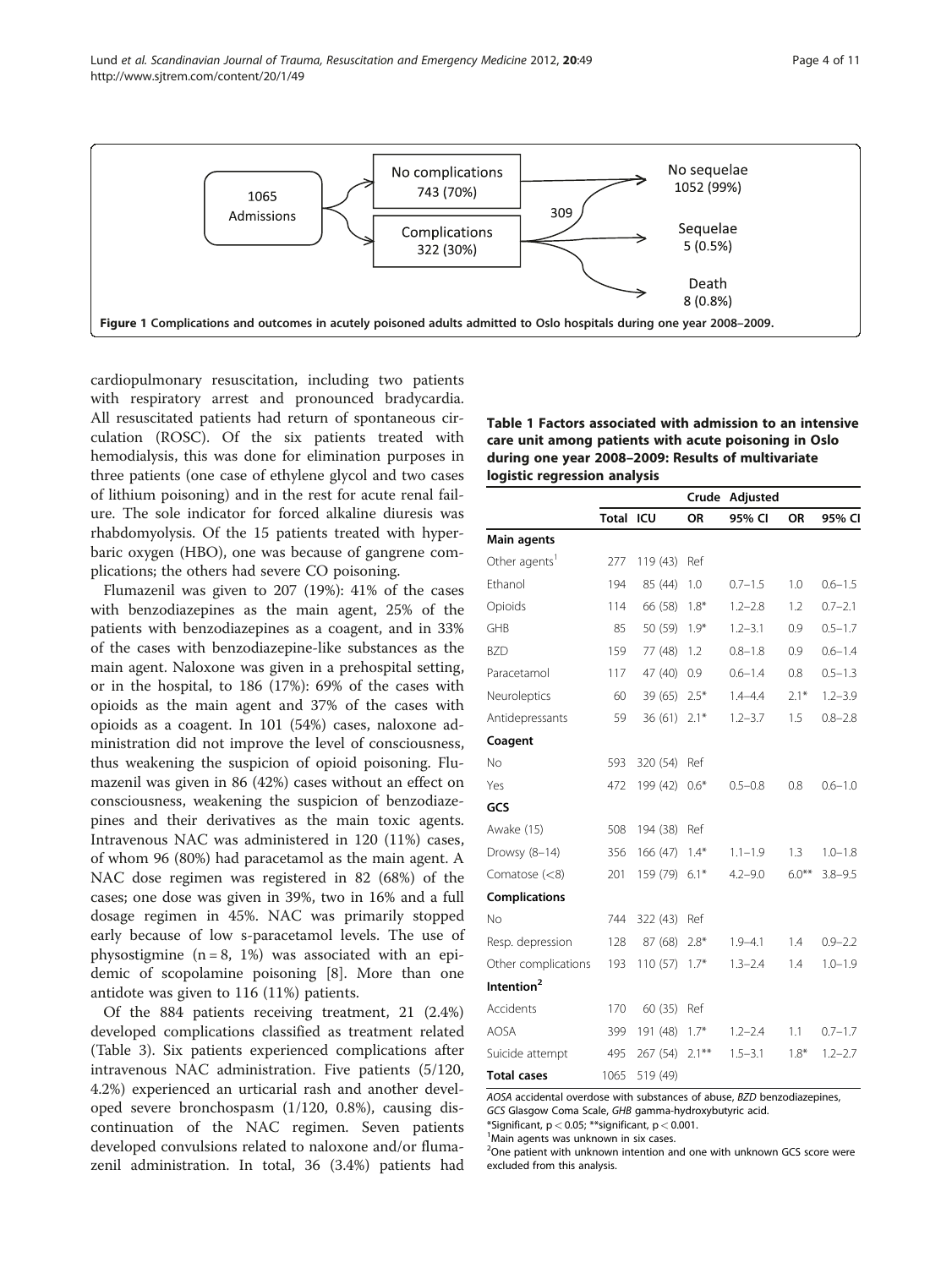|                          | Ethanol        |       | Opioids |       | GHB            |       | <b>BZD</b>     |       | Paracetamol <sup>1</sup> |       | Other          |       | <b>Total</b>   |         |
|--------------------------|----------------|-------|---------|-------|----------------|-------|----------------|-------|--------------------------|-------|----------------|-------|----------------|---------|
| <b>Treatment</b>         | n              | $\%$  | n       | $\%$  | n              | $\%$  | n              | %     | n                        | $\%$  | n              | %     | n              | %       |
| Observation only         | 41             | (21)  | 10      | (9)   | 16             | (19)  | 30             | (19)  | 7                        | (6)   | 77             | (19)  | 181            | (17)    |
| Treatment*               | 153            | (79)  | 104     | (91)  | 69             | (81)  | 129            | (81)  | 110                      | (94)  | 319            | (81)  | 884            | (83)    |
| Total                    | $194^2$        | (100) | 114     | (100) | 85             | (100) | 159            | (100) | 117                      | (100) | 396            | (100) | 1065           | (100)   |
| Antidote(s)              | 35             | (18)  | 81      | (71)  | 41             | (48)  | 74             | (47)  | 99                       | (85)  | 77             | (19)  | 407            | (38)    |
| -Flumazenil              | 28             | (14)  | 24      | (21)  | 33             | (39)  | 65             | (41)  | 5                        | (4)   | 52             | (13)  | 207            | (19)    |
| -Naloxone                | 18             | (9)   | 79      | (69)  | 38             | (45)  | 26             | (16)  | 7                        | (6)   | 18             | (5)   | 186            | (17)    |
| -N-acetylcysteine        | 5              | (3)   | 3       | (3)   |                |       | 5              | (3)   | 96                       | (82)  | 11             | (3)   | 120            | (11)    |
| -Physostigmine           |                |       |         |       | $1^3$          | (1)   | $4^3$          | (3)   |                          |       | 3 <sup>4</sup> | (1)   | 8              | (1)     |
| -Phytonadione            |                |       |         |       |                |       |                |       |                          |       | 4              | (1)   | 4              | (< 0.5) |
| -Hydroxocobalamin        |                |       |         |       |                |       |                |       |                          |       | $\overline{2}$ | (1)   | $\overline{2}$ | (< 0.5) |
| -Biperiden               |                |       |         |       |                |       |                |       |                          |       | $\overline{2}$ | (1)   | $\overline{2}$ | (< 0.5) |
| -Other                   |                |       |         |       | $\mathbf{1}$   | (1)   |                |       |                          |       | 5              | (1)   | 6              | (1)     |
| Other treatment          | 152            | (78)  | 87      | (76)  | 60             | (71)  | 114            | (72)  | 84                       | (72)  | 304            | (77)  | 801            | (75)    |
| -Supportive              | 149            | (77)  | 84      | (74)  | 60             | (71)  | 105            | (66)  | 75                       | (64)  | 274            | (69)  | 747            | (70)    |
| -Activated charcoal      | 3              | (2)   | 6       | (5)   |                |       | 24             | (15)  | 36                       | (31)  | 98             | (25)  | 167            | (16)    |
| -Gastric lavage          | 3              | (2)   | 3       | (3)   |                |       | 14             | (9)   | 20                       | (17)  | 53             | (13)  | 93             | (9)     |
| -Intubation              | 2              | (1)   | 9       | (8)   | 5              | (6)   | 3              | (2)   | $\overline{2}$           | (2)   | 19             | (5)   | $40^{5}$       | (4)     |
| -Mech. ventilation       | $\overline{2}$ | (1)   | 9       | (8)   | $\overline{4}$ | (5)   | 3              | (2)   | 1                        | (1)   | $17^{6}$       | (4)   | 36             | (3)     |
| $-HBO$                   |                |       | $1^7$   | (1)   |                |       |                |       |                          |       | 14             | (4)   | 15             | (1)     |
| -Resuscitation           | $1^8$          | (1)   | 6       | (6)   | $1^8$          | (1)   | $\overline{2}$ | (1)   |                          |       | $\overline{2}$ | (1)   | $12^9$         | (1)     |
| -Therapeutic hypothermia |                |       | 6       | (6)   | $\mathbf{1}$   | (1)   | $\overline{2}$ | (1)   |                          |       | 2              | (1)   | 11             | (1)     |
| -Forced alk. diuresis    | $\mathbf{1}$   | (1)   | 3       | (3)   |                |       |                |       |                          |       | 3              | (1)   | 7              | (1)     |
| -Hemodialysis            | 1              | (1)   | 1       | (1)   |                |       |                |       |                          |       | $\overline{4}$ | (1)   | 6              | (1)     |

<span id="page-4-0"></span>Table 2 Treatment for the most common main toxic agents causing acute poisonings in Oslo during one year 2008–2009

Alk alkalic, BZD benzodiazepines, GHB gamma-hydroxybutyric acid, HBO hyperbaric oxygen, Mech mechanical, Paracet paracetamol.

Supportive treatment consists of iv fluid, warming, nonantidote medication, and supportive care.

Antidotes given on only one occasion are listed as other.

\*Including antidote(s) and supportive treatment.

<sup>1</sup> Including paracetamol–codeine combination drugs.<br> $2\,61\,(31\%)$  patients had taken coagents.

<sup>3</sup> Scopolamine coagent, or suspected scopolamine poisoning, but not verified according to criteria.

<sup>4</sup> Scopolamine poisoning.

<sup>5</sup> Four patients were intubated to secure airways during gastric decontamination.

<sup>6</sup> Four cases of antidepressants, three of CO/fire smoke, three of neuroleptics, two of insulin, two of lamotrigine, one amlodipine, one amphetamine, and one case of cocaine poisoning.

<sup>7</sup> Gangrene.

<sup>8</sup> Respiratory arrest only and severe bradycardia.

 $9$  Of which two had respiratory arrest. All had return of spontaneous circulation.

convulsions: 25/782 (3.2%) of those receiving neither flumazenil nor naloxone, 2/96 (2.1%) of those receiving flumazenil alone, 1/74 (1.4%) of those receiving naloxone alone and 4/109 (3.7%) of those receiving both. Four patients experiencing convulsions prior to antidote administration were excluded from this comparison. Pearson's chi square test did not reveal any significant difference in the rate of convulsions between any of these groups. Two cases with aspiration pneumonia were classified as treatment related after gastric lavage (nonintubated patients). However, the rate was lower than in those not lavaged.

On presentation, 508 (48%) were awake, 356 (33%) were drowsy and 201 (19%) were comatose. GHB was the agent that most often caused coma (26%, 52/201), followed by ethanol (20%, 40/201) and opioids (17%, 35/ 201) (Table [4\)](#page-5-0). Coma was most common in poisoning with GHB (61%, 52/85), cocaine (38%, 5/13) and opioids (31%, 35/114). Only 14% of women presented in a coma, whereas 23% of males were comatose ( $p < 0.001$ ).

Complications developed in 322 patients (30%): one in 208 (20%), two in 74 (7%) and three or more in 40 patients (4%) (Table [5\)](#page-6-0). In 282 (26%) cases, the complications were already present on admission. The most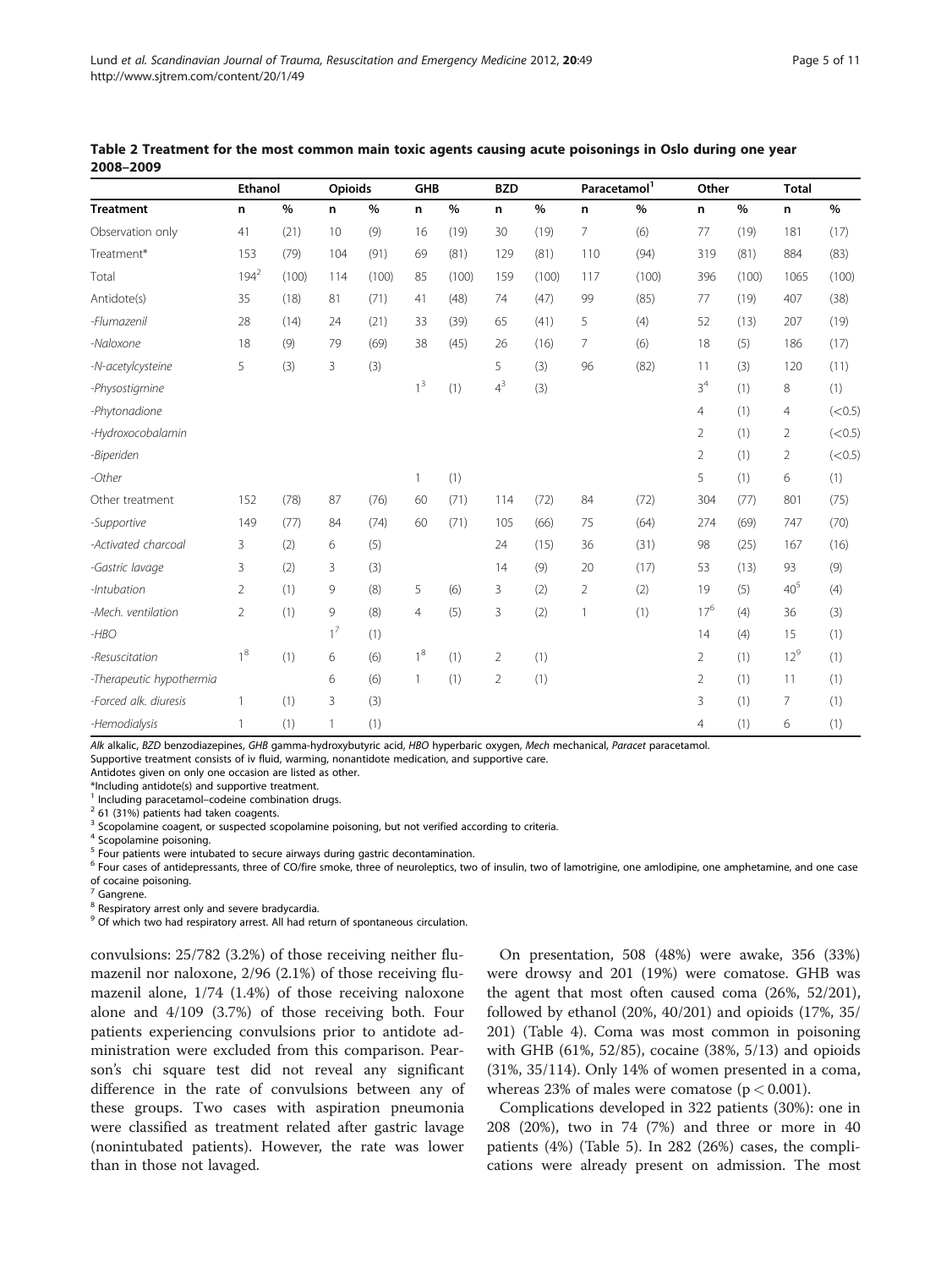#### <span id="page-5-0"></span>Table 3 Treatment-related complications in 21 out of 884 admissions in Oslo during one year 2008–2009

| <b>Treatment</b>          | Complication           | n              | % of treated |  |  |
|---------------------------|------------------------|----------------|--------------|--|--|
| N-acetylcysteine          |                        |                | 5%           |  |  |
| $n = 120$                 | Urticaria              | 5              |              |  |  |
|                           | Bronchospasm           | 1              |              |  |  |
| Flumazenil and naloxone   |                        |                | 4%           |  |  |
| $n = 1091$                | Convulsions            | 4              |              |  |  |
| Naloxone                  |                        |                | 3%           |  |  |
| $n = 741$                 | Convulsions            | 1              |              |  |  |
|                           | Allergic reaction      | 1              |              |  |  |
| Flumazenil                |                        |                | 2%           |  |  |
| $n = 961$                 | Convulsions            | 2              |              |  |  |
| Gastric decontamination   |                        |                | 2%           |  |  |
| $n = 93$                  | Aspiration pneumonia   | $\mathfrak{D}$ |              |  |  |
| Diazepam <sup>2,3</sup>   |                        |                |              |  |  |
|                           | Respiratory depression | 2              |              |  |  |
|                           | Hypotension            | 1              |              |  |  |
|                           | Aspiration pneumonia   | 1              |              |  |  |
| Penicillin <sup>3,4</sup> |                        |                |              |  |  |
|                           | Allergic reaction      | 1              |              |  |  |
| <b>Total</b>              |                        | 21             |              |  |  |

 $1$  Four patients with convulsions prior to flumazenil and/or naloxone administration were excluded.

 $2$  Treatment of convulsions.

<sup>3</sup> Antibiotics and diazepam were not routinely registered.

<sup>4</sup> Treatment of complications.

frequent complications were respiratory depression  $(n = 129, 12\%)$ , prolonged QTc interval  $(n = 64, 6\%)$ , hypotension  $(n = 50, 5\%)$  and pneumonia  $(n = 43, 4\%)$ . Ten (1%) patients had a cardiac arrest with ROSC, of which four died and three developed permanent brain damage. In total, eight (0.8%) patients developed signs of cerebral damage. The frequency of complications was highest for opioids (56%), tricyclic antidepressants (54%) and cardiovascular drugs (50%), while the mean number of complications per admission was highest for tricyclic antidepressants (mean 1.3).

Of the eight patients (0.8%) who died, three died within 24 h of admission (Table [6\)](#page-7-0). In three of these patients, intensive care treatment was discontinued because of futility/severe anoxic brain damage. The mortality among those presenting in a coma and those requiring mechanical ventilation was 4.0% (8/201, p  $(0.001)$  and 22.2% (8/36, p $(0.001)$ , respectively. Five (0.5%) patients survived with permanent sequelae. All were male and the median age was 39 (range 23–48). Four suffered anoxic brain damage following cardiac arrest, while one patient developed mitral valve endocarditis requiring surgery after an overdose with intravenous (contaminated) heroin (Table [7](#page-7-0)).

| common toxic agents in 201 comatose patients with<br>acute poisoning in Oslo during one year 2008-2009 |             |               |  |  |  |  |  |  |
|--------------------------------------------------------------------------------------------------------|-------------|---------------|--|--|--|--|--|--|
| Main agent                                                                                             | % in a coma | n (%) of coma |  |  |  |  |  |  |
| <b>GHB</b>                                                                                             | (61)        | 52 (26)       |  |  |  |  |  |  |
| Fthanol                                                                                                | (21)        | 40 (20)       |  |  |  |  |  |  |

Table 4 Toxic agents causing coma and the most

| Ethanol             | (21) | 40 (20)   |
|---------------------|------|-----------|
| Opioids             | (31) | 35 (17)   |
| <b>BZD</b>          | (18) | 28 (14)   |
| Cocaine             | (38) | 5(2)      |
| Antidepressants     | (8)  | 5(2)      |
| BZD-like substances | (9)  | 5(2)      |
| Neuroleptics        | (8)  | 5(2)      |
| Paracetamol         | (4)  | 5(2)      |
| Others              | (10) | 21(10)    |
| Total               |      | 201 (100) |

BZD benzodiazepines, GHB gamma-hydroxybutyric acid.

# Discussion

Although 75% of the patients were discharged after only one day, as many as 49% were observed in an ICU. Nineteen percent presented in a coma, most frequently caused by GHB or ethanol. Thirty percent developed complications, compared with only 18% in 2003, and the rate was highest for opioids and tricyclic antidepressants. Seventy-five percent received treatment other than observation. Intravenous NAC was the only antidote associated with treatment-related complications, and most were mild. Five (0.5%) developed permanent sequelae, of which three had anoxic brain damage. The inhospital mortality rate was 0.8% and corresponds to similar studies [[3](#page-9-0),[5\]](#page-10-0).

#### **Treatment**

The proportion of patients receiving active treatment and antidotes was similar to the 2003 study [[3\]](#page-9-0). The proportion receiving naloxone increased slightly from 2003 (14% vs. 17% in 2008,  $p = 0.03$ ) reflecting an increase in opioid poisonings (7% vs. 11% in 2008) (Lund C, Teige B, Drottning P, Stiksrud B, Rui TO, Lyngra M, Ekeberg O, Jacobsen D, Hovda KE: A one-year observational study of all hospitalized and fatal acute poisonings in Oslo: Epidemiology, intention and follow-up, submitted). The proportion receiving flumazenil declined slightly (23% vs. 19% in 2008,  $p = 0.04$ ), although the fraction of poisonings by benzodiazepines was unchanged. Interestingly, the proportion of patients receiving flumazenil diagnostically increased from 23% to 42%, although the total use declined. Thus, patients who were not benzodiazepine intoxicated were more likely to receive flumazenil than before, whereas those who had taken benzodiazepines were less likely to be treated with the antidote, probably because those patients were circulatory and respiratory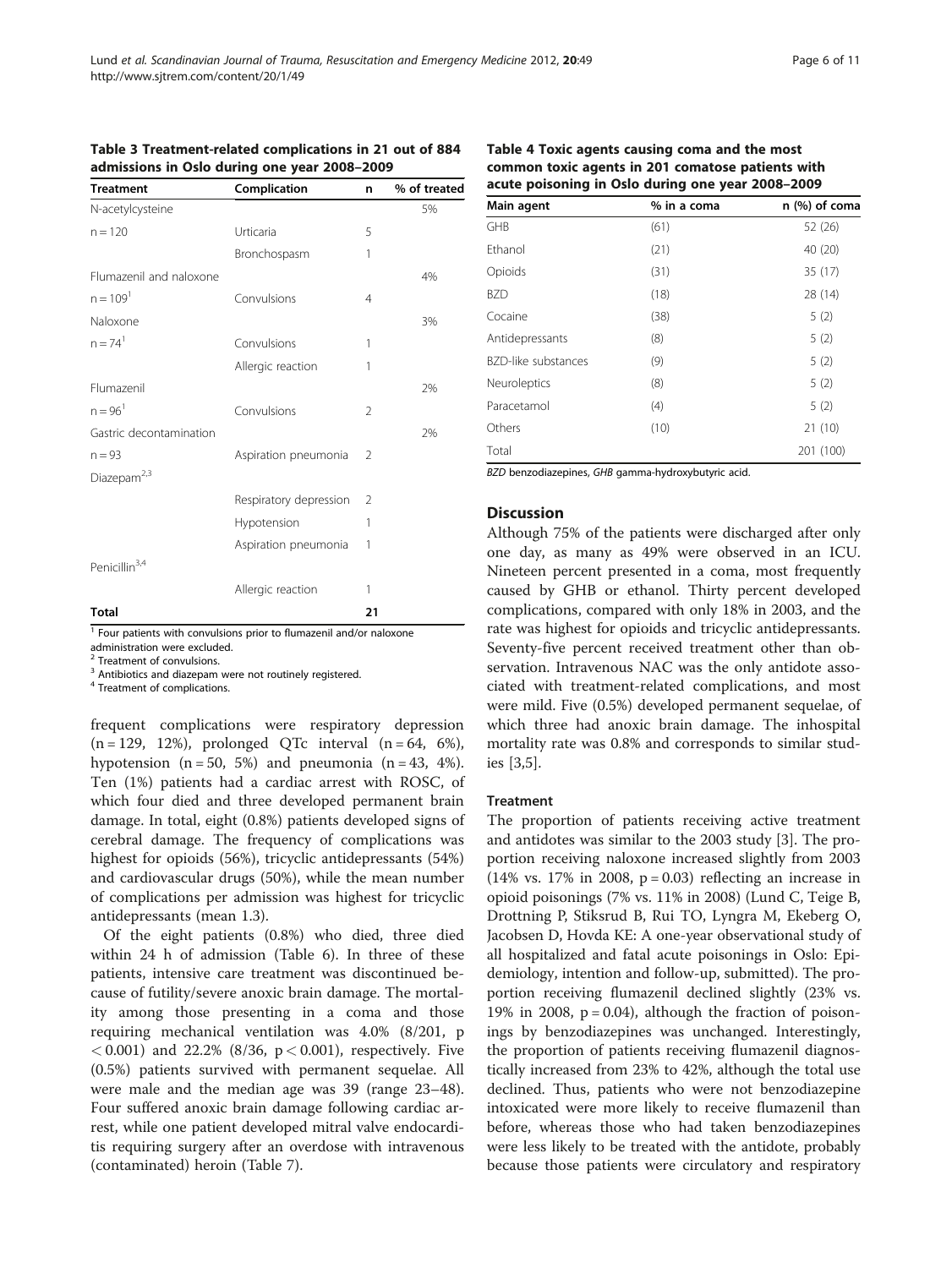|                                             | Opioids         | TCA            | Cardiovascular<br>drugs | Amphet-<br>amine         | Cocaine        | GHB            | Neuro-<br>leptics | Other anti-<br>depressants | <b>BZD</b>     | Ethanol        | <b>BZD-like</b><br>substances | CO/fire<br>smoke | Paracet-<br>amol <sup>1</sup> | Others         | <b>Total</b>    | $%$ of<br>total |
|---------------------------------------------|-----------------|----------------|-------------------------|--------------------------|----------------|----------------|-------------------|----------------------------|----------------|----------------|-------------------------------|------------------|-------------------------------|----------------|-----------------|-----------------|
| n poisonings                                | 114             | 13             | 18                      | 25                       | 13             | 85             | 60                | 46                         | 160            | 194            | 58                            | 48               | 116                           | 115            | 1065            |                 |
| n with complications                        | 64              | $\overline{7}$ | 9                       | 12                       | 6              | 35             | 17                | 13                         | 41             | 48             | 14                            | $\,8\,$          | 16                            | 32             | 322             |                 |
| % with complications                        | 56 <sup>2</sup> | 54             | 50                      | 48                       | 46             | 41             | 28                | 28                         | 26             | 25             | 24                            | 17               | 14                            | 28             | 30              |                 |
| Mean n of<br>complications<br>per admission | 1.1             | 1.3            | 0.9                     | 0.8                      | 0.8            | 0.6            | 0.5               | 0.4                        | 0.4            | 0.3            | 0.4                           | 0.2              | 0.2                           | 0.4            | 0.5             |                 |
| % observed in ICU                           | 58              | 85             | 17                      | 36                       | 54             | 59             | 66                | 54                         | 48             | 44             | 56                            | 35               | 41                            | 43             | 49              |                 |
| Respiratory<br>depression                   | 41              | 3              | $\overline{2}$          | 4                        | $\overline{4}$ | 16             | 3                 | $\overline{2}$             | 20             | 13             | 9                             | 5                | $\overline{2}$                | 5              | 129             | 12              |
| Prolonged QTc                               | 9               | 3              |                         |                          |                | $\overline{7}$ | 8                 | 5                          | 8              | 10             | $\overline{2}$                |                  | $\overline{2}$                | 9              | 64              | 6               |
| Hypotension                                 | 9               |                | $\overline{2}$          |                          |                | $\overline{4}$ | 3                 |                            | 5              | 12             |                               |                  | 3                             | 5              | 50              | 5               |
| Pneumonia                                   | 12              |                |                         |                          |                | $\overline{2}$ | 3                 | $\overline{2}$             | 4              | 5              | $\overline{4}$                | $\overline{2}$   |                               | $\overline{4}$ | 43              |                 |
| Convulsions                                 | 7               | 2              |                         | 3                        |                | $\overline{3}$ | 5                 | 5                          |                | $\overline{4}$ |                               |                  |                               | 3              | 36              | 3               |
| Arrhythmia                                  | 6               | $\mathcal{P}$  | 6                       |                          |                | 9              |                   |                            |                | $\mathcal{P}$  |                               |                  | 3                             | $\overline{4}$ | 35              | 3               |
| Hypothermia                                 | 6               |                |                         | $\overline{\phantom{a}}$ |                | 6              |                   |                            | 5              | 10             |                               |                  | $\mathcal{P}$                 |                | 34              | ζ               |
| Rhabdomyolysis                              | 8               |                |                         |                          |                |                |                   |                            | 3              | $\overline{2}$ |                               |                  |                               |                | 18              | 2               |
| Acute renal failure                         | 6               |                | $\overline{2}$          | 2                        |                |                |                   |                            |                |                |                               |                  | $\mathcal{P}$                 |                | 17              | $\overline{2}$  |
| Cardiac arrest ROSC                         | 6               |                |                         |                          |                |                |                   |                            | 2              |                |                               |                  |                               | 1 <sup>3</sup> | 10 <sup>4</sup> |                 |
| Allergic reaction                           |                 |                |                         |                          |                |                |                   |                            |                | $\overline{2}$ |                               |                  | $6^5$                         |                | 11              |                 |
| Prolonged QRS                               |                 | 3              |                         |                          |                |                |                   |                            | $\overline{2}$ |                |                               |                  |                               | $\overline{2}$ | 9               |                 |
| Cerebral damage                             | 3               |                |                         |                          |                |                |                   |                            |                |                |                               |                  |                               | $1^6$          | $8^7$           |                 |
| Hypoglycemia                                | $\overline{2}$  |                |                         |                          |                |                |                   |                            | 3              |                |                               |                  |                               | 2              | 7               |                 |
| Others                                      | 7               |                | $\overline{2}$          | 3                        |                |                | 4                 | $\overline{2}$             | 4              |                | 3                             | $\overline{2}$   | $\overline{4}$                | 5              | 37              | 3               |

<span id="page-6-0"></span>Table 5 Complications and toxic agents in 1065 cases of acute poisoning in Oslo during one year 2008–2009

BZD benzodiazepines, GHB gamma-hydroxybutyric acid, ICU intensive care unit, ROSC return of spontaneous circulation, TCA tricyclic antidepressants.<br><sup>1</sup> Including a paracetamol–codeine combination drug.<br><sup>2</sup> 77% among metha

 $3<sup>3</sup>$  After inhalation of propane and Freon gas in a car.

4 Of which four died and three developed permanent cerebral sequelae.

<sup>5</sup> Allergic reaction to intravenous N-acetylcysteine administration.

<sup>6</sup> Suicide attempt with insulin.

 $<sup>7</sup>$  Of which two patients died and three developed permanent sequelae.</sup>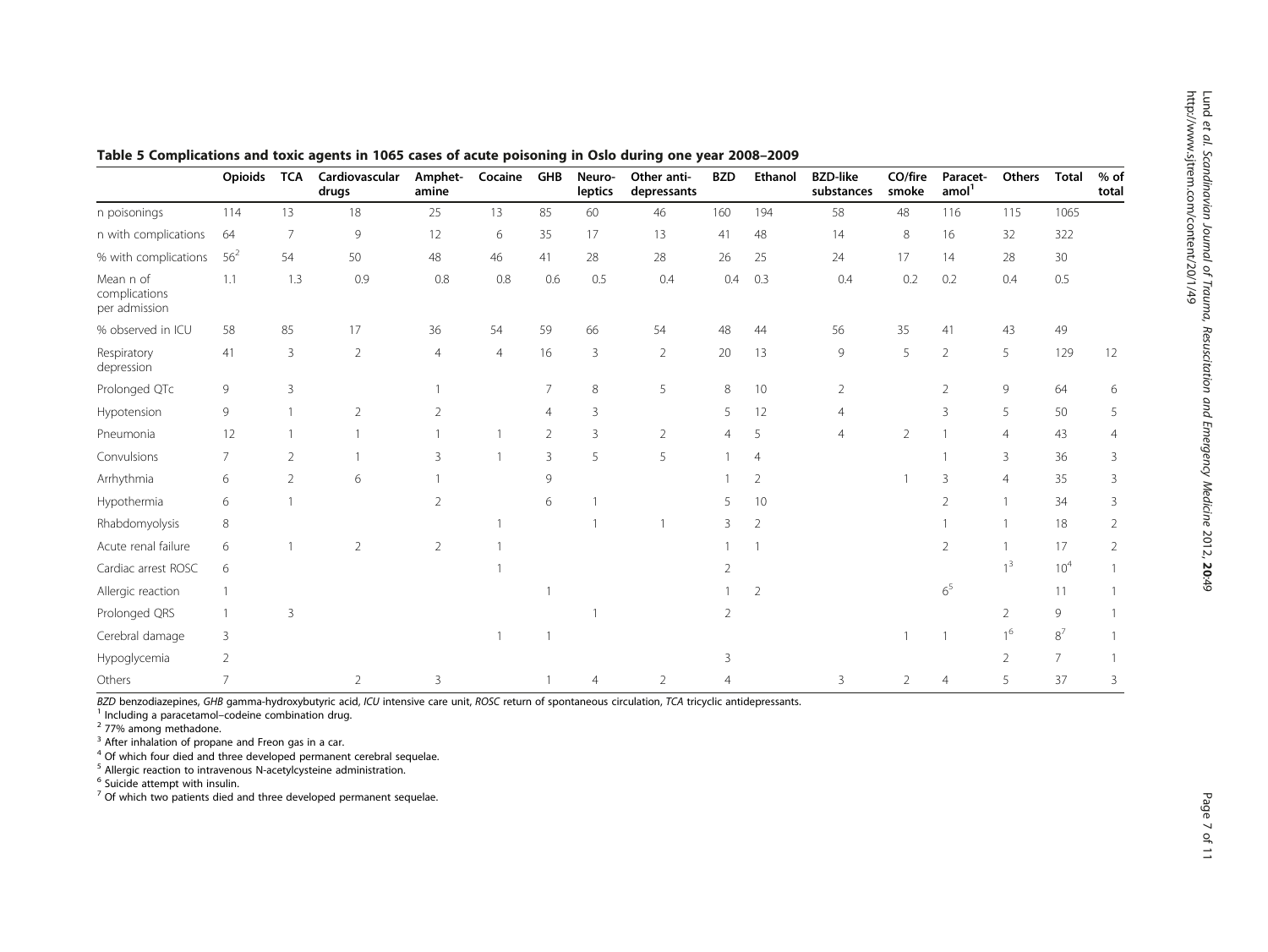<span id="page-7-0"></span>Table 6 Fatal acute poisonings in Oslo during one year 2008–2009

| Sex, age      | Main agent | Coagents            | <b>Intention</b>   | Days  | Days on ventilator | <b>Comments</b>                                                          |
|---------------|------------|---------------------|--------------------|-------|--------------------|--------------------------------------------------------------------------|
| $\Lambda$ 25* | Heroin     | Ethanol             | <b>AOSA</b>        | 6     | 6                  | CA (A) with ROSC. Anoxic brain damage.                                   |
| 925           | Heroin     |                     | <b>AOSA</b>        | 4     | $\overline{4}$     | CA (A) with ROSC. Anoxic brain damage.                                   |
| 929           | Insulin    | Fthanol             | Definite suicide   | 9     | 9                  | Hypoglycemic brain damage. Organ donor.                                  |
| 938           | Methadone  | Heroin, BZD         | Possible suicide   | $\lt$ | <1                 | CA (A) with ROSC, long time anoxia.                                      |
| $\beta$ 45    | Heroin     | Fthanol             | <b>AOSA</b>        | $<$ 1 | $\leq$ 1           | CA (A) with ROSC, circulatory failure.                                   |
| $975*$        | <b>BZD</b> |                     | Accident, dementia | 33    | 17                 | Coma, hypotension, respiratory failure.                                  |
| 977           | Amlodipine | BZD-like substances | Definite suicide   |       |                    | Coma, acute renal failure, IABP, circulatory failure.                    |
| $986*$        | CO         |                     | Definite suicide   | $<$ 1 | <1                 | Coma, third-degree burn (25% of skin), HbCO<br>26%, respiratory failure. |

\*Active treatment discontinued.

AOSA accidental overdose with substances of abuse, A asystolia, BZD benzodiazepines, CA cardiac arrest, HbCO carboxyhemoglobin fraction, IABP intra-aortic balloon pump, ROSC return of spontaneous circulation.

stable and had a better defined diagnosis. The liberal diagnostic use of flumazenil was addressed after the 2003 study, but obviously with little effect.

Although still high, the rate of gastric lavage was almost halved compared with the 2003 study (17% vs. 9% in 2008) [\[3](#page-9-0)]. In comparison, studies from the Netherlands and the UK showed lavage rates of 2% and zero [[10,11\]](#page-10-0), reflecting local differences in treatment policies, and indicating overuse of this procedure in Oslo. According to international guidelines, there is no evidence for gastric decontamination more than 1–2 h after intake, except for intake of very toxic agents, or agents with anticholinergic effects delaying gastric emptying [[12,13\]](#page-10-0). As such, it is surprising that one-fifth of these procedures were performed after this time frame. In our opinion, there is clinical evidence for gastric decontamination in the most severely poisoned patients (based on a clinical evaluation of complications and overall clinical condition), also with a larger time window between apparent time of ingestion and hospitalization, and such practice is often associated with tablet content removed from the stomach. A probable explanation for this may be delayed gastric emptying, well known to be associated with heavy ethanol intake [[14](#page-10-0)]. We have only found

indirect support for this in the literature, as the most severely poisoned patients are often excluded from studies on gastric decontamination. As these patients accounted for a small proportion in this study, the high use of gastric decontamination should be assessed.

It may seem somewhat surprising that the majority of ethanol poisonings received active treatment. However, this consisted almost solely of supportive intravenous fluids. Only 31% of these patients were exposed to multiple agents.

#### Treatment-related complications

The rate of treatment-related complications was low (2.4%) and the only significant correlation was for intravenous NAC, which induced allergic reactions in 5% of cases. Only one case of bronchospasm mandated treatment termination, most probably related to the initial bolus dose given over one hour. Intravenous NAC has previously been correlated to allergic reactions at rates of 3–6% [\[15,16](#page-10-0)], similar to the present study (5%).

Neither naloxone nor flumazenil, alone or in combination, could be linked to an increased rate of complications, such as convulsions, although this has been shown in previous studies [\[6,17](#page-10-0)]. Although the diagnostic use

Table 7 Acute poisonings resulting in permanent sequelae in Oslo during one year 2008–2009

|               | Sex, age Main agent Coagents |                                        | Intention                   |     | Days Days on ventilator Comments |                                                                                                                         |
|---------------|------------------------------|----------------------------------------|-----------------------------|-----|----------------------------------|-------------------------------------------------------------------------------------------------------------------------|
| $\Lambda$ 23  | <b>GHB</b>                   |                                        | <b>AOSA</b>                 | 9   |                                  | CA (A). Pneumonia, generalized status<br>myoclonicus, cerebral edema. Severe cerebral damage.                           |
| $\uparrow$ 25 | Methadone                    |                                        | Definite suicide<br>attempt | -18 |                                  | Drug abuse. CA (A). Mild anoxic cerebral damage.                                                                        |
| $\Lambda$ 27  | Heroin                       |                                        | Definite suicide<br>attempt | 14  | 13                               | Drug abuse. Respiratory depression. Mild anoxic<br>cerebral damage.                                                     |
| $\Lambda$ 44  | Cocaine                      | BZD, anabolic<br>steroids, paracetamol | AOSA                        |     | 3                                | CA (VF). Pneumonia, rhabdomyolysis and acute<br>renal failure. Mild cerebral damage.                                    |
| $\beta$ 48    | Heroin                       |                                        | <b>AOSA</b>                 | 17  |                                  | Drug abuse. Pneumonia, acute renal failure and mitral<br>valve endocarditis requiring surgery. Prosthetic mitral valve. |

A asystolia, AOSA accidental overdose with substances of abuse, BZD benzodiazepines, CA cardiac arrest, GHB gamma-hydroxybutyric acid, VF ventricular fibrillation.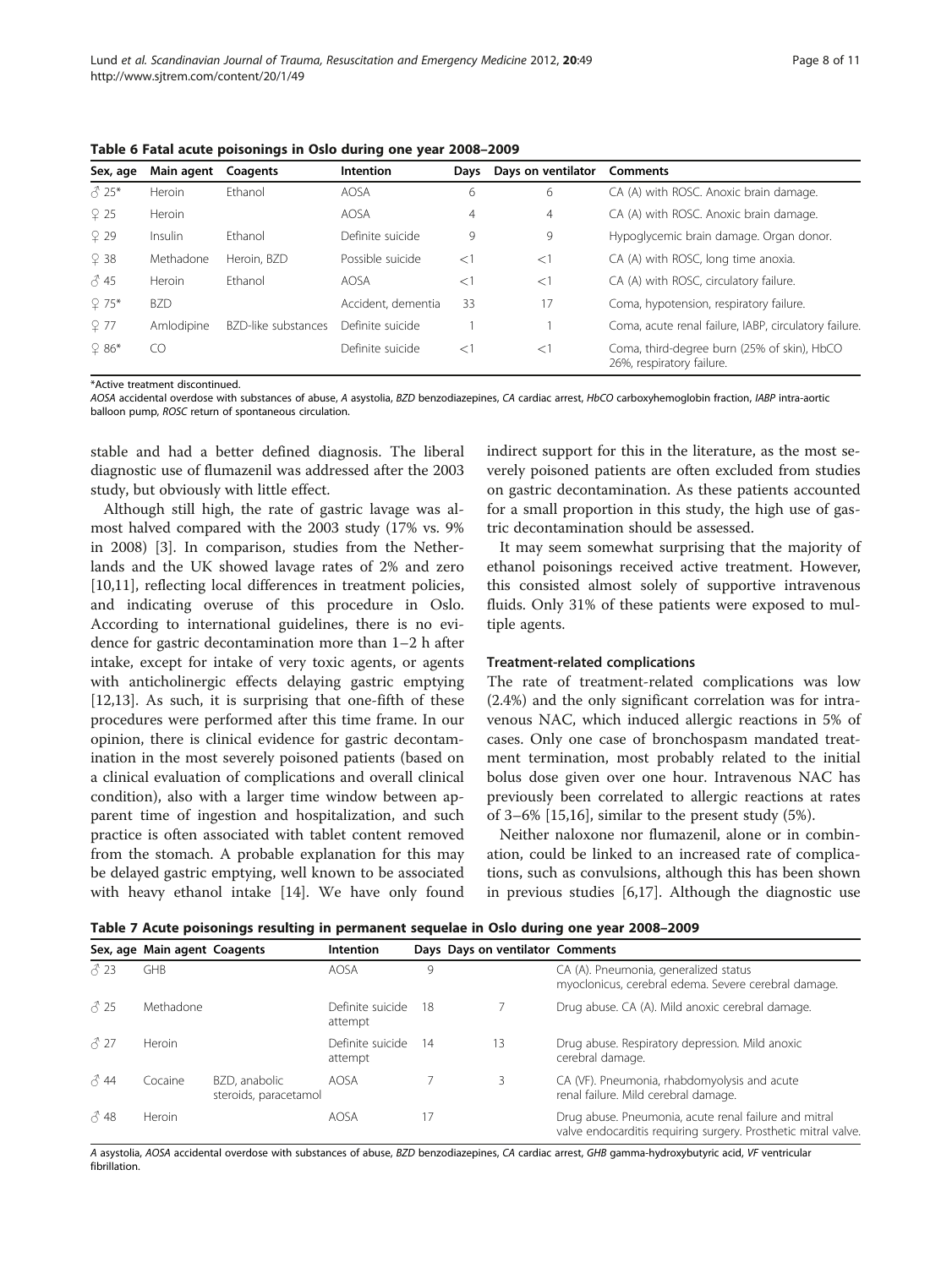was liberal, it is likely that physicians did not administer any antidotes under circumstances where they were considered contraindicated. The 2003 study showed an increased rate of convulsions among patients receiving flumazenil and naloxone in combination, but there was no information about the onset of complications in relation to the time of antidote administration [[3](#page-9-0)]. This makes it difficult to determine whether the complications were caused by the antidotes given or if they were merely correlated to the poisoning itself. Poisoning may cause convulsions through respiratory depression and hypoxia [\[18](#page-10-0)]. As an illustration, the four patients that developed convulsions prior to antidote administration were hypoxic. Consequently, hypoxia may seem to be the main cause of convulsions in this study. A randomized controlled trial of flumazenil versus a placebo among comatose overdose patients showed no difference in major complications, such as convulsions [\[7](#page-10-0)]. Although seemingly safe, the cost-effectiveness of diagnostic use has been questioned [[19](#page-10-0)]. With no significant side effects associated with its diagnostic (over)use, a more restrictive use by doctors wanting a rapid diagnosis in drowsy patients may be difficult to obtain. It has also been argued that this liberal use of flumazenil may reduce the number of cerebral CT scans.

#### Complications

Less than half the patients were awake on admission, illustrating the challenge in determining the main toxic agent and hence the usefulness of knowing the current pattern of poisoning in the area. GHB and ethanol were the most common causes of coma on admission, as they were in the 2003 study [[3\]](#page-9-0). Opioids have now replaced benzodiazepines as the third most common cause. The comatose cocaine-poisoned subjects had also taken sedatives. The total proportion of patients presenting in a coma was slightly lower compared with 2003 (23% vs. 19% in 2008,  $p = 0.02$  [\[3](#page-9-0)].

Significantly more patients developed complications as compared with 2003 (18% vs. 30% in 2008,  $p < 0.001$ ) [[3\]](#page-9-0). This increase was mainly seen in terms of "heavy" complications such as respiratory depression (largely due to opioids), pneumonia, hypotension, hypothermia, convulsions and renal failure. This indicates that the present patient population was more severely poisoned than that studied in 2003. Both the observed increase in suicidal motivation and the increase in opioid poisoning may support this (Lund C, Teige B, Drottning P, Stiksrud B, Rui TO, Lyngra M, Ekeberg O, Jacobsen D, Hovda KE: A one-year observational study of all hospitalized and fatal acute poisonings in Oslo: Epidemiology, intention and follow-up, submitted). A possible triage confounder could be the large number  $(n = 2348)$  of low acuity patients treated at the outpatient clinic in Oslo (the EMA), which more than doubled from 2003 to 2008 [[20](#page-10-0),[21](#page-10-0)]. As such, the present hospitalized patients may lack some of the "lighter" poisoned patients, as reflected by the fact that those given observation only and no active treatment—decreased from 25% to 17% [[3\]](#page-9-0). Prehospital treatment of opioid overdoses is common in Oslo [[21\]](#page-10-0); hence, assuming that the population presenting in hospital is more severely poisoned or is exposed to multiple agents seems logical.

Interestingly, half the patients were observed in an ICU, although only 19% were comatose on admission. In comparison, only 5% were observed in an ICU in a Dutch study and the inhospital mortality was zero [\[10](#page-10-0)]. One reason for the extensive use is the triage pattern in Oslo, with the majority of low acuity poisonings treated at the EMA. However, the overall proportion treated in an ICU (15%, 519/3413) was still three times as high as reported in the Dutch study. This indicates overuse of expensive resources. Presence of complications was not associated with ICU treatment, in support of this. Nevertheless, the three predictors for ICU treatment, coma, suicidal intention and intake of neuroleptics, seem relevant from a patient safety perspective. Most of these patients were only observed for a couple of hours in an ICU until they were clarified/stabilized and could be referred to an observation unit. Even so, these patients could probably be treated more cost-efficiently without impacting patient safety.

Antidepressants, both selective serotonin reuptake inhibitors and tricyclic (TCA), are known to cause QTc prolongation in overdose [\[22](#page-10-0)]. As such, the observed increase in prolonged QTc is interesting as the number of poisonings with antidepressants was unchanged from 2003. One explanation could be the focus on prolonged QTc as a marker for patients at special risk of developing "torsade de pointes" ventricular tachyarrhythmias. The mean number of complications per admission was highest for tricyclic antidepressants (mean 1.3), as in 2003 [[3](#page-9-0)]. Although newer and "safer" antidepressants are available, the proportion of both prescriptions and acute poisonings with TCA has not declined since 2003 [[2,](#page-9-0)[23,24\]](#page-10-0). This may reflect that severe depressions are still treated with TCA and these patients are the most likely to attempt suicide.

#### Mortality and sequelae

Although one-third of the patients experienced complications, the mortality was relatively low and few developed sequelae. The inhospital mortality in Oslo was 0.8%, compared with 1.1% in 2003 and 0.5% in 1980 [[3,](#page-9-0)[5\]](#page-10-0). Both the mortality rate and rate of sequelae are therefore at about the same level as in similar previous studies from Oslo and from other countries [\[25,26](#page-10-0)]. However, the increasing number of poisonings treated at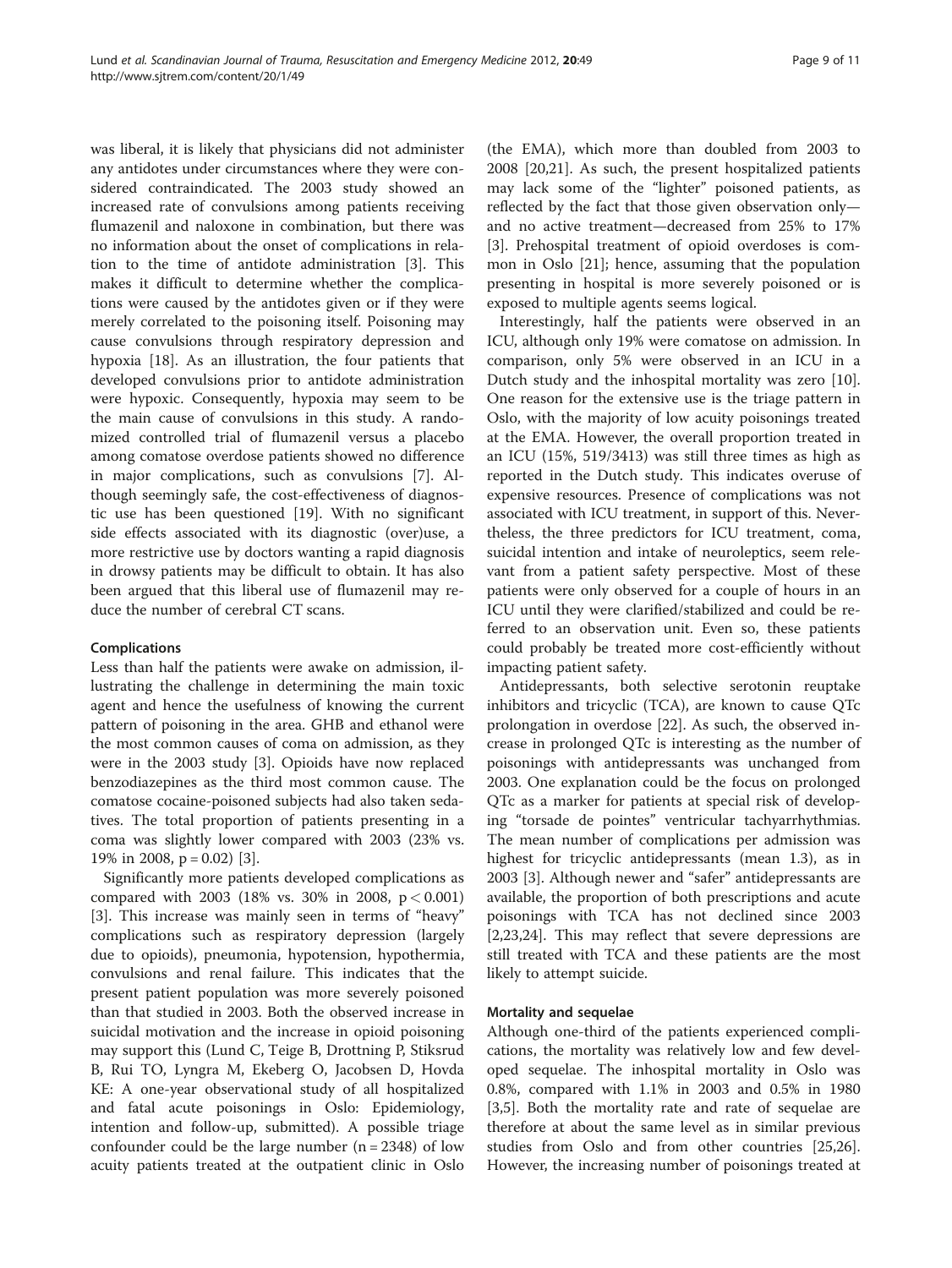<span id="page-9-0"></span>the EMA in Oslo with zero mortality indicates that the mortality actually is lower. Note that all patients dying from cardiac arrest had asystolia (Table [6](#page-7-0)), known to be associated with a poorer prognosis than ventricular fibrillation [\[27](#page-10-0)]. Also note that the only young patient who died, who was not a drug abuser, became an organ donor. The main cause of sequelae was substance abuse poisonings in males, mainly by opioids. Methadone poisoning caused one drug-related death, and permanent sequelae in a suicide attempt. This may reflect increasing rates of methadone-related deaths in the Nordic countries in recent years [\[28,29](#page-10-0)]. Although increasing fatalities, the number of participants in methadone maintenance treatments in Oslo is increasing  $(n = 1171)$ in 2009), hence resulting in a relatively low mortality rate [\[30](#page-10-0)]. Of all deaths from opioids in Oslo in 2008, 13% (9/72) were due to methadone (Lund C, Teige B, Drottning P, Stiksrud B, Rui TO, Lyngra M, Ekeberg O, Jacobsen D, Hovda KE: A one-year observational study of all hospitalized and fatal acute poisonings in Oslo: Epidemiology, intention and follow-up, submitted).

#### Strengths and limitations

A major strength of this study is that it was conducted prospectively within a defined geographical area. It included unselected data of all acute poisonings throughout a whole year, eliminating bias from seasonal variations. Since similar studies were performed in the same area in 1980 and 2003, comparisons are more reliable than comparing retrospective studies from different—and often undefined—locations and populations.

In terms of limitations, many physicians assisted in the inclusion of patients. This was an advantage when ensuring complete inclusion, but it may have resulted in high interrater variability. A few patients may also have been missed, despite consecutive inclusion, cross-checking of forms against hospital patient lists, and thorough followups.

It is debatable whether a routine verification of the main toxic agents should have been performed to link the complications to the right toxic agents. Moreover, the presence of other agents may have affected these correlations. However, as treatment is mainly symptomatic and not based on laboratory detection of toxic agents, this study was mainly based on the clinical findings and blood/urine tests used in a routine clinical setting. Furthermore, the limited value of laboratory testing in the clinical setting has been demonstrated [\[31\]](#page-10-0). The evaluation of treatment-related complications was limited by a small sample size. All available information was used to estimate the time from exposure to hospital admission, as this information would otherwise be difficult to evaluate.

#### Conclusions

The frequency of complications had almost doubled in five years, although the poisoning pattern was largely unchanged. The rate of complications was highest for tricyclic antidepressants, opioids and cardiovascular drugs. However, the inhospital mortality was low and few developed permanent sequelae. The most common cause of coma was GHB, ethanol and opioids. The use of an ICU was liberal considering only one out of five patients presented in a coma. Flumazenil and naloxone were frequently given diagnostically and were not correlated to any complications. Although NAC induced allergic reactions, most were mild and did not require treatment discontinuation.

#### Abbreviations

AOSA: Accidental overdoses with substances of abuse; EMA: The Emergency Medical Agency in Oslo ("Oslo legevakt"); EMCDDA: European Monitoring Centre for Drugs and Drug Addiction; GCS: Glasgow coma scale; GHB: Gamma-hydroxybutyric acid; ICU: Intensive care unit; NAC: Nacetylcysteine; OR: Odds ratio; TCA: Tricyclic antidepressants; ROSC: Return of spontaneous circulation.

#### Competing interests

The authors declare that they have no conflict of interest. The authors alone are responsible for the content and writing of this paper.

#### Acknowledgments

We would like to thank the physicians at the five hospitals in Oslo for assisting in patient inclusion. The authors thank Professor Leiv Sandvik PhD at the University of Oslo for his statistical advice, and Mari A. Bjornaas MD PhD and Odd Martin Vallersnes MD for critical proofreading. Financial support was obtained from the Medical Student Research Program at the University of Oslo and the National Centre for NBC Medicine.

#### Author details

<sup>1</sup>Department of Acute Medicine, Oslo University Hospital Ullevaal, Kirkeveien 166, Oslo (0407), Norway. <sup>2</sup>Department of Acute Medicine, Lovisenberg Hospital, Lovisenberggata 17, Oslo (0456), Norway. <sup>3</sup>Department of Medicine Diakonhjemmet Hospital, Diakonveien 12, Oslo (0319), Norway. <sup>4</sup>Department of Medicine, Oslo University Hospital Aker, Trondheimsveien 235, Oslo (0316), Norway. <sup>5</sup>Department of Medicine, Akershus University Hospital, Sykehusveien 27, Nordbyhagen (1424), Norway. <sup>6</sup>The National Center for NBC Medicine, Department of Acute Medicine, Oslo University Hospital Ullevaal, Kirkeveien 166, Oslo (0407), Norwayd.

#### Authors' contributions

KEH, DJ and OE conceived the study and designed the trial. CL, BT, PD, BS, JV and ML supervised the conduct of the trial and data collection. CL managed and analyzed the data, including quality control, and drafted the manuscript. All authors read and approved the final manuscript.

Received: 21 March 2012 Accepted: 24 July 2012 Published: 24 July 2012

#### References

- 1. Jones AL, Volans G: Management of self poisoning. BMJ 1999, 319 (7222):1414–1417.
- 2. Hovda KE, Bjornaas MA, Skog K, Opdahl A, Drottning P, Ekeberg O, Jacobsen D: Acute poisonings treated in hospitals in Oslo: a one-year prospective study (I): pattern of poisoning. Clin Toxicol (Phila) 2008, 46(1):35–41.
- 3. Heyerdahl F, Bjornas MA, Hovda KE, Skog K, Opdahl A, Wium C, Ekeberg O, Jacobsen D: Acute poisonings treated in hospitals in Oslo: a one-year prospective study (II): clinical outcome. Clin Toxicol (Phila) 2008, 46(1):42–49.